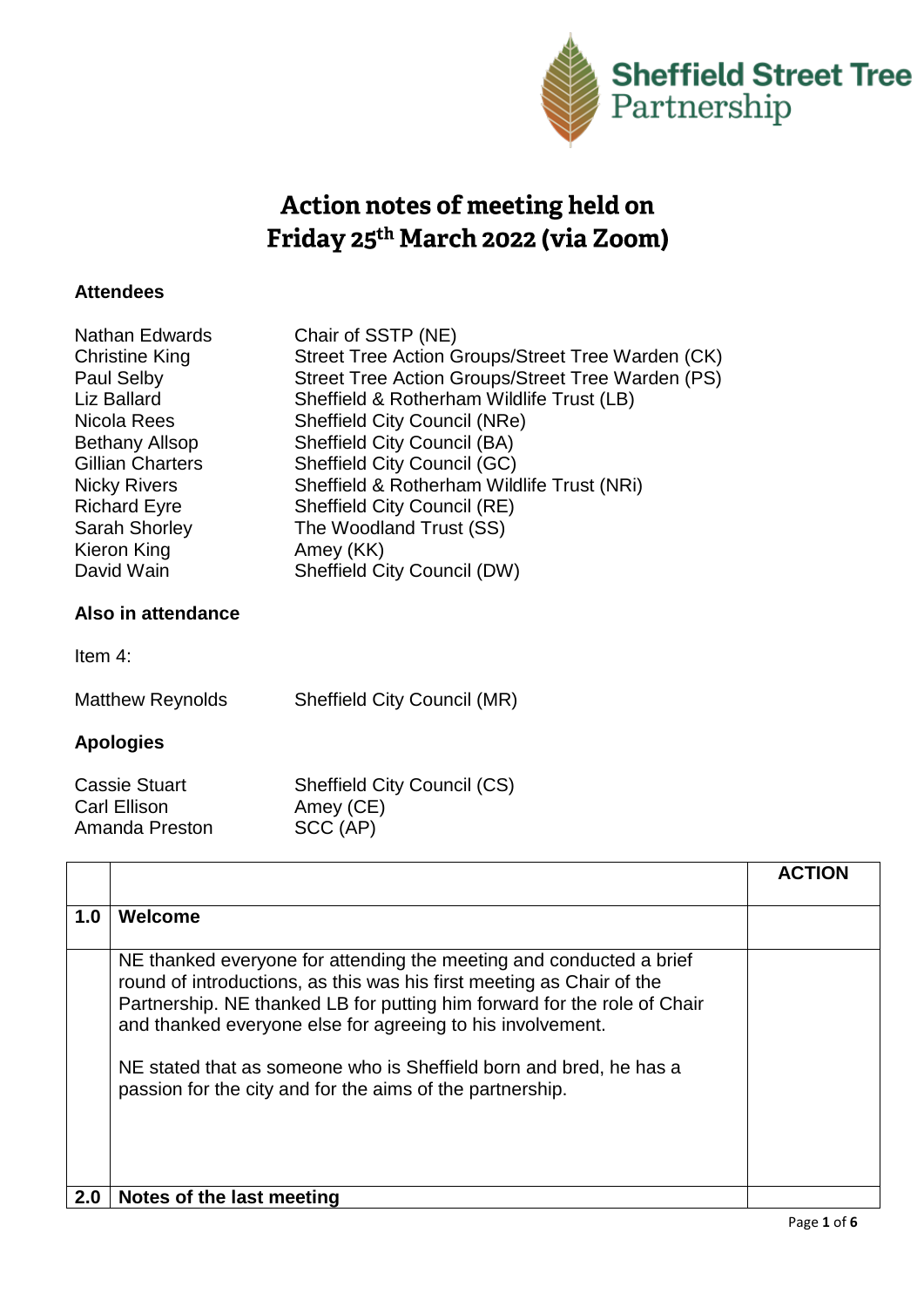|     |                                                                                                                                                                                                                                                                                                                                                                                                                   | <b>ACTION</b> |
|-----|-------------------------------------------------------------------------------------------------------------------------------------------------------------------------------------------------------------------------------------------------------------------------------------------------------------------------------------------------------------------------------------------------------------------|---------------|
|     |                                                                                                                                                                                                                                                                                                                                                                                                                   |               |
|     | Partnership members agreed that the notes of the meeting on Friday 25th<br>February 2022 were a true record. These would be uploaded to the SRWT<br>website.                                                                                                                                                                                                                                                      | <b>NRe</b>    |
| 3.0 | Meeting structure and away day                                                                                                                                                                                                                                                                                                                                                                                    |               |
|     | NE suggested that the partnership move meetings to a 4-weekly cycle,<br>keeping the usual day and time (Fridays commencing at 10am). Starting<br>the new meeting cycle on 29 <sup>th</sup> April would mean that all meetings would<br>avoid school holidays and bank holidays during this calendar year, except<br>for the August meeting.                                                                       |               |
|     | It was agreed that the August meeting would be kept under review and<br>could be moved or cancelled nearer the time, depending on the availability<br>of partnership members. The group agreed to the proposed schedule. NRe<br>would send out calendar invites for the new dates.                                                                                                                                | <b>NRe</b>    |
|     | NE proposed replacing the May SSTP session with an in person away day.<br>PS flagged that he would not be able to attend this on 27 <sup>th</sup> May. NRe<br>agreed to look for other possible dates for the away day and would<br>circulate a Doodle Poll to check availability. As far as possible the aim<br>would be to schedule the away day at a time that all members of the<br>partnership could attend. | <b>NRe</b>    |
| 4.0 | <b>Update from Matthew Reynolds from Connecting Sheffield</b>                                                                                                                                                                                                                                                                                                                                                     |               |
|     | MR shared a presentation (attached) to update the partnership about<br><b>Connecting Sheffield.</b>                                                                                                                                                                                                                                                                                                               |               |
|     | He outlined 3 main areas of focus:                                                                                                                                                                                                                                                                                                                                                                                |               |
|     | 1. Promoting cycling - focus on road space reallocation, which<br>sometimes means a loss of parking. Design solutions are being<br>developed to make people feel safe when cycling on the highway.<br>2. Promoting walking - there is an opportunity to enhance the street<br>scene aesthetic<br>3. Public transport - unfortunately passenger numbers are low post-<br>pandemic                                  |               |
|     | The projects are at various stages, with most projects within/moving to the<br>detailed design stage, apart from the South West Corridors where the<br>design is still being discussed.                                                                                                                                                                                                                           |               |
|     | MR informed the group that the partnership will be included in the statutory<br>consultation process, which will be conducted on specific design elements.                                                                                                                                                                                                                                                        |               |
|     | MR stated that he would welcome continuing the conversation with the<br>partnership, outside of the statutory consultation process, particularly on                                                                                                                                                                                                                                                               |               |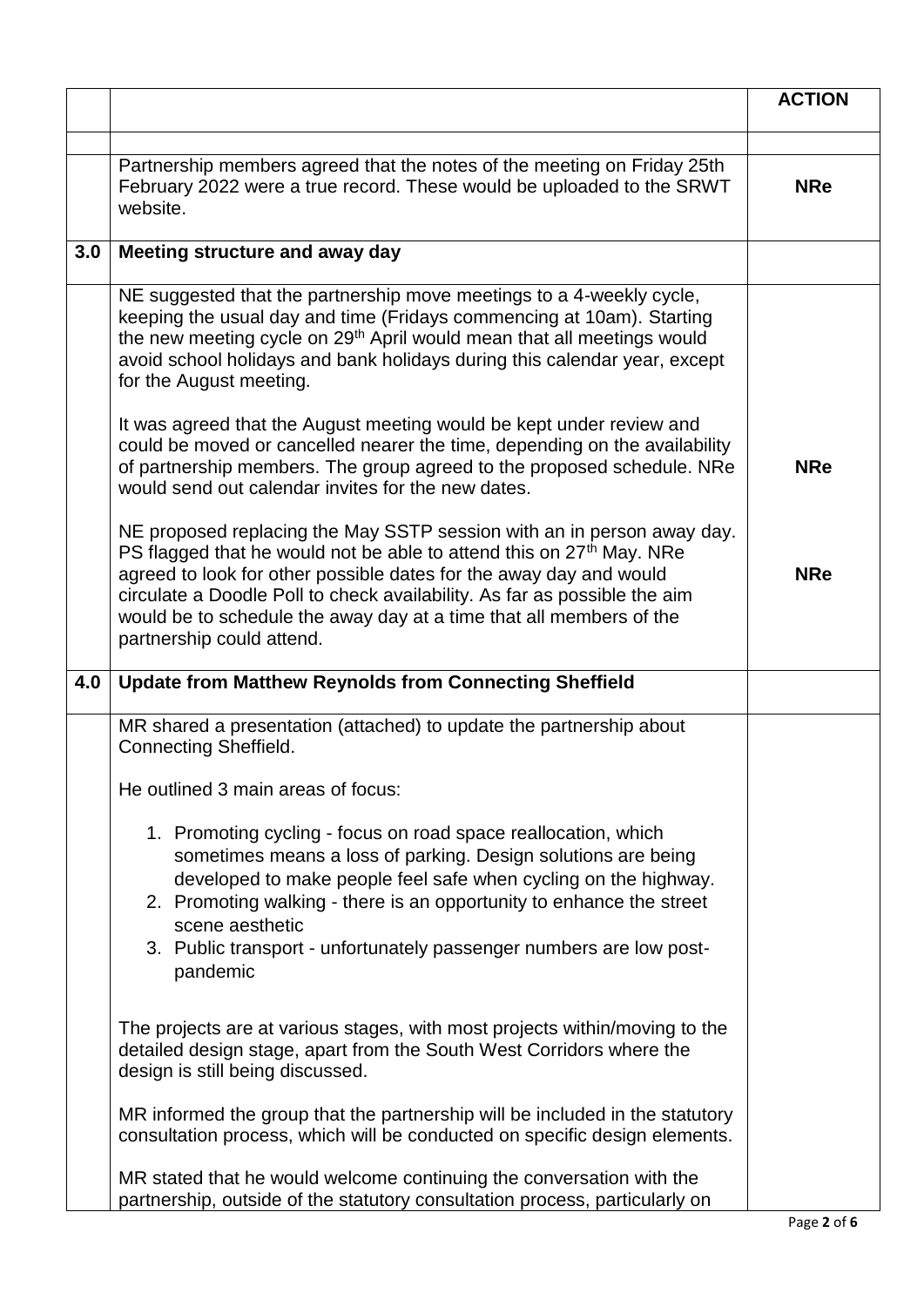|     |                                                                                                                                                                                                                                                                                                                                                                                                                                                                                                                                                                                                       | <b>ACTION</b> |
|-----|-------------------------------------------------------------------------------------------------------------------------------------------------------------------------------------------------------------------------------------------------------------------------------------------------------------------------------------------------------------------------------------------------------------------------------------------------------------------------------------------------------------------------------------------------------------------------------------------------------|---------------|
|     | existing and new tree stock. PS stated that conversations that he had had<br>with the project team had resulted in a reduction to the number of mature<br>trees to be felled in Netheredge from around 40 to around 10-15. It is the<br>intention for the Connecting Sheffield programme to replace each felled<br>tree with 3 new trees. Paul thanked Matt's team for working with him on<br>this. MR said that he would welcome recommendations for species of trees<br>to be planted as replacements and stated that he felt that the<br>conversations with PS about this had been really helpful. |               |
|     | There had been some challenges with delivery timescales but MR updated<br>the partnership that the projects are forecast for completion by 2024/2025.                                                                                                                                                                                                                                                                                                                                                                                                                                                 |               |
|     | DW confirmed that Amey would be managing the young trees that are<br>planted as a part of these projects - Connecting Sheffield will pay a<br>commuted sum to cover all ongoing maintenance and the trees will be<br>accrued highways assets.                                                                                                                                                                                                                                                                                                                                                         |               |
|     | LB asked if MR could meet with SRWT to discuss opportunities for<br>connection and join up. MR said he would welcome this. NRe to send MR's<br>contact details to LB and circulate MR's slides to the partnership.                                                                                                                                                                                                                                                                                                                                                                                    | <b>NRe</b>    |
| 5.0 | Actions and decisions from the last meeting                                                                                                                                                                                                                                                                                                                                                                                                                                                                                                                                                           |               |
| 5.1 | <b>Local Biodiversity Action Plan</b>                                                                                                                                                                                                                                                                                                                                                                                                                                                                                                                                                                 |               |
|     | GC & DW updated the group that the LBAP was delivered to SCC the<br>previous day, however this was due to be rejected; DW stated that he<br>would be going back to Amey on a number of contractual/technical<br>elements and informed the partnership that there is no merit in sharing the<br>plan with the partnership in its present state as it is not fit for purpose.                                                                                                                                                                                                                           |               |
|     | When the revised plan is received by SCC this will be shared with the<br>partnership.                                                                                                                                                                                                                                                                                                                                                                                                                                                                                                                 | <b>DW/GC</b>  |
| 5.2 | 5-year Tree Strategy & contract change                                                                                                                                                                                                                                                                                                                                                                                                                                                                                                                                                                |               |
|     | GC updated the partnership that SCC had issued a contract change to<br>Amey that captures that the Sheffield Street Tree Partnership Strategy<br>supersedes the need for Amey to produce a 5-year tree strategy. GC<br>stated that she was happy to share the changes with the partnership<br>before the contract documentation is uploaded to the SCC website but that<br>she wasn't able to provide a timescale for this at present, as the revised<br>documentation was with the lawyers.                                                                                                          |               |
|     | NE said that he would keep this item on the agenda for future meetings so<br>that the partnership continue to receive updates on this.                                                                                                                                                                                                                                                                                                                                                                                                                                                                | <b>NE</b>     |
| 5.3 | <b>Monitoring report</b>                                                                                                                                                                                                                                                                                                                                                                                                                                                                                                                                                                              |               |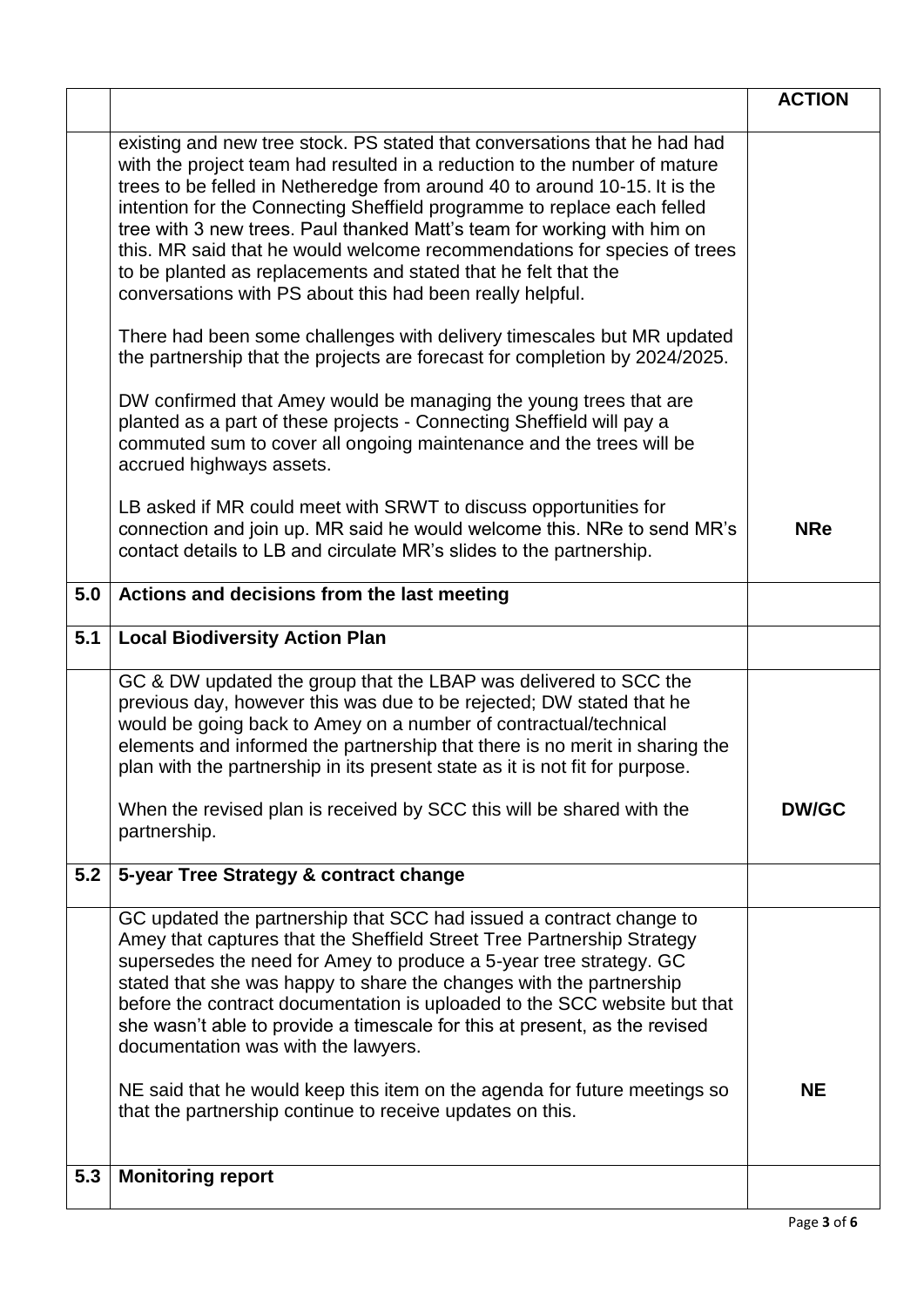|     |                                                                                                                                                                                                                                                                                                                                                                                                              | <b>ACTION</b> |
|-----|--------------------------------------------------------------------------------------------------------------------------------------------------------------------------------------------------------------------------------------------------------------------------------------------------------------------------------------------------------------------------------------------------------------|---------------|
|     | NRe reported that, further to the notes of the previous meeting, she had<br>shared the progress report monitoring document via the Google Drive,<br>which details how we aim to measure progress against the outcomes<br>within the strategy.                                                                                                                                                                |               |
|     | NRe shared the draft infographic report, which will support the more<br>detailed narrative report. The report is due to be produced by May.                                                                                                                                                                                                                                                                  |               |
|     | NRe flagged that a consensus needed to be reached regarding whether or<br>not to delay publication of the report to allow time for iTree Eco and canopy<br>cover calculations to be produced. These would not be available in time for<br>publication of the report in May.                                                                                                                                  |               |
|     | The partnership agreed that the report should continue in line with the<br>current proposed timescales and that a narrative account of progress<br>against the relevant outcomes would be included, instead of the iTree Eco<br>and canopy cover metrics.                                                                                                                                                    |               |
|     | It was agreed that a thorough conversation about future partnership actions<br>regarding iTree Eco and canopy cover metrics would be scheduled at the<br>forthcoming partnership away day.                                                                                                                                                                                                                   | <b>NRe/NE</b> |
| 5.4 | <b>Tree Wardens update</b>                                                                                                                                                                                                                                                                                                                                                                                   |               |
|     | KK, CK, and SS had met to discuss Tree Wardens. SS stated that she<br>would add the notes from this meeting to the Google Drive.                                                                                                                                                                                                                                                                             | <b>SS</b>     |
|     | CK and SS have agreed to share SSTP updates at each tree warden<br>meeting and discussed involving the tree wardens in the tree celebration<br>events later in the year. With the aim of better joining up the work of Tree<br>Wardens with the parks and countryside team, it was reported that CE had<br>spoken to contacts in parks and countryside who agreed to attend the next<br>Tree Warden meeting. |               |
|     | LB reiterated that future recruitment of Tree Wardens must be a<br>partnership activity, rather than an Amey activity and this was agreed by<br>all. NRe said that she would make sure that Cassie was also aware of this.<br>although it was noted that this had been discussed previously and was<br>firmly on people's radars.                                                                            | <b>NRe</b>    |
|     | NRe/NE to schedule a focussed discussion at the partnership away day<br>about Tree Wardens, to include recruitment and how we can ensure that<br>they are appropriately involved with the activities of the partnership.                                                                                                                                                                                     | <b>NRe/NE</b> |
|     |                                                                                                                                                                                                                                                                                                                                                                                                              |               |
| 5.5 | <b>Community Planting</b>                                                                                                                                                                                                                                                                                                                                                                                    |               |
|     |                                                                                                                                                                                                                                                                                                                                                                                                              |               |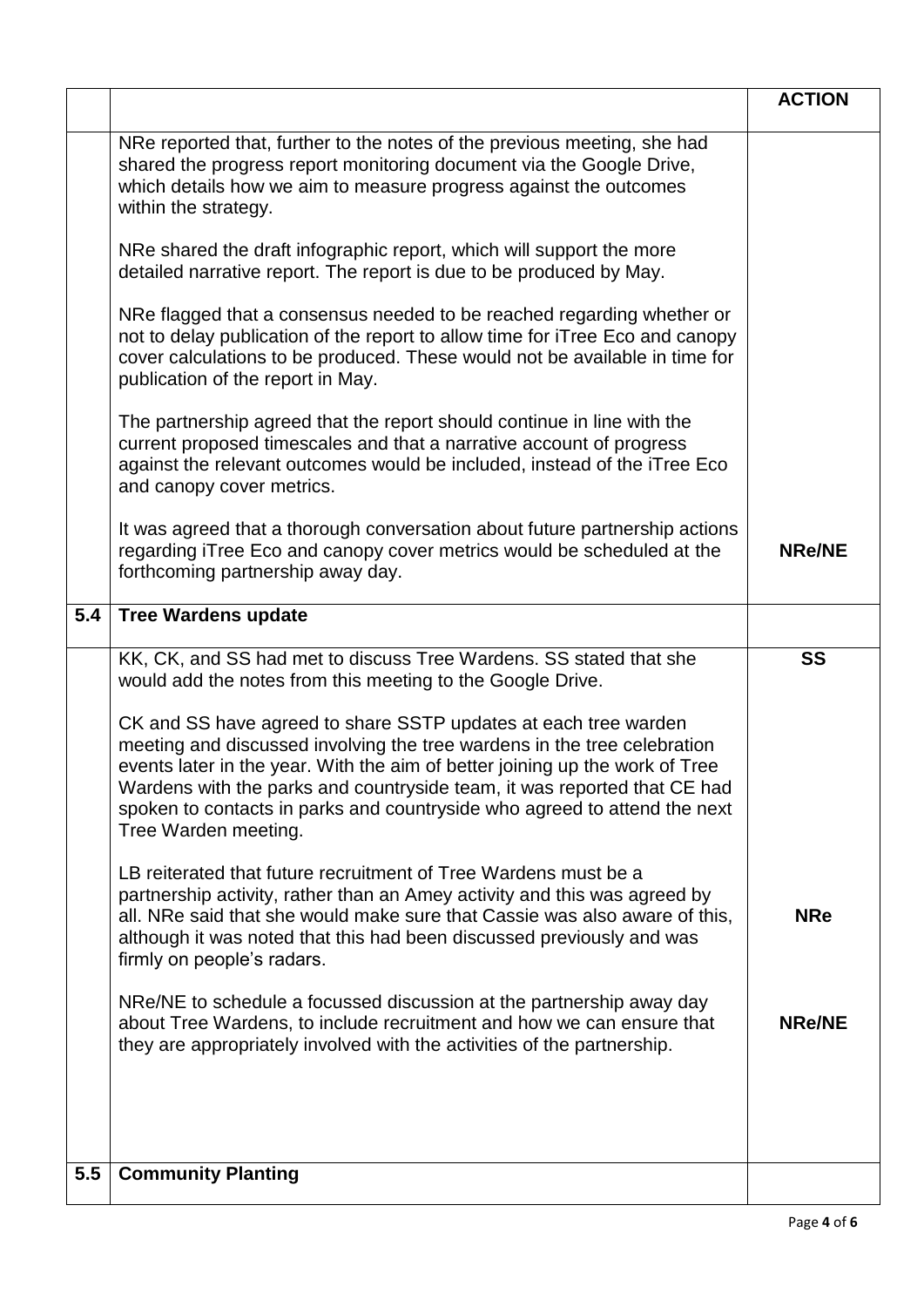|     |                                                                                                                                                                                                                                                                                                         | <b>ACTION</b>            |
|-----|---------------------------------------------------------------------------------------------------------------------------------------------------------------------------------------------------------------------------------------------------------------------------------------------------------|--------------------------|
|     | The partnership agreed to schedule a 'lessons learned' session for the<br>Community Planting Project. Attendees will include the existing Community<br>Planting sub-group, plus Joe Shute who was heavily involved in the pilot,<br>as well as any other members of the partnership who wish to attend. |                          |
|     | DW has met with Huda from the East LAC, and the University re the future<br>of a Darnall planting project. The lessons learned session could inform this<br>future work.                                                                                                                                |                          |
|     | NE asked the partnership to let NRe know if they would like to attend this<br>session and are not currently on the sub-group. Both CK and NRi indicated<br>that they wished to be invited. NRe to speak to AP regarding setting up the<br>lessons learned session.                                      | <b>NRe/AP</b>            |
| 6.0 | <b>Build Outs document</b>                                                                                                                                                                                                                                                                              |                          |
|     | The Build Outs document had been shared on the Google Drive, as had<br>been agreed at the previous SSTP meeting. GC updated that she had<br>made further comments on the document since CK and PS had made their<br>amendments to it.                                                                   |                          |
|     | PS/CK to review GC's comments and if there are any further issues<br>remaining these should be discussed at the next partnership meeting.                                                                                                                                                               | <b>PS/CK</b>             |
| 7.0 | <b>Comms update</b>                                                                                                                                                                                                                                                                                     |                          |
|     | NRe updated the group in CS's absence. The pre-election period starts on<br>Monday 28 March and lasts until the close of polls on 5 May. CS has<br>confirmed that no proactive press releases relating to the work of the<br>partnership will be released during this period.                           |                          |
|     |                                                                                                                                                                                                                                                                                                         |                          |
|     | In the meantime, CS would work with the partnership to get the upcoming<br>press releases ready, relating to welcoming NE as Chair of the partnership<br>and the annual report.                                                                                                                         | $\mathsf{CS}\phantom{0}$ |
|     | RE updated the partnership that it will likely be towards the end of May<br>when any public comms involving councillor comments can be released.                                                                                                                                                        |                          |
|     | GC pointed out the new approach of Comms to release more video content<br>to engage the public and it was suggested that a video interview of NE<br>could be produced. NE said that he was happy to participate in this. CS to<br>pick this up with NE to progress.                                     | $\mathsf{CS}\phantom{0}$ |
|     | GC suggested adding significant events/dates that the partnership should<br>link to, to the Comms Forward Planner. CS to pick this up.                                                                                                                                                                  | $\mathsf{CS}\phantom{0}$ |
|     | It was agreed that the partnership approach to communications/forward<br>planning for future comms activity should be scheduled for discussion at<br>the away day.                                                                                                                                      |                          |